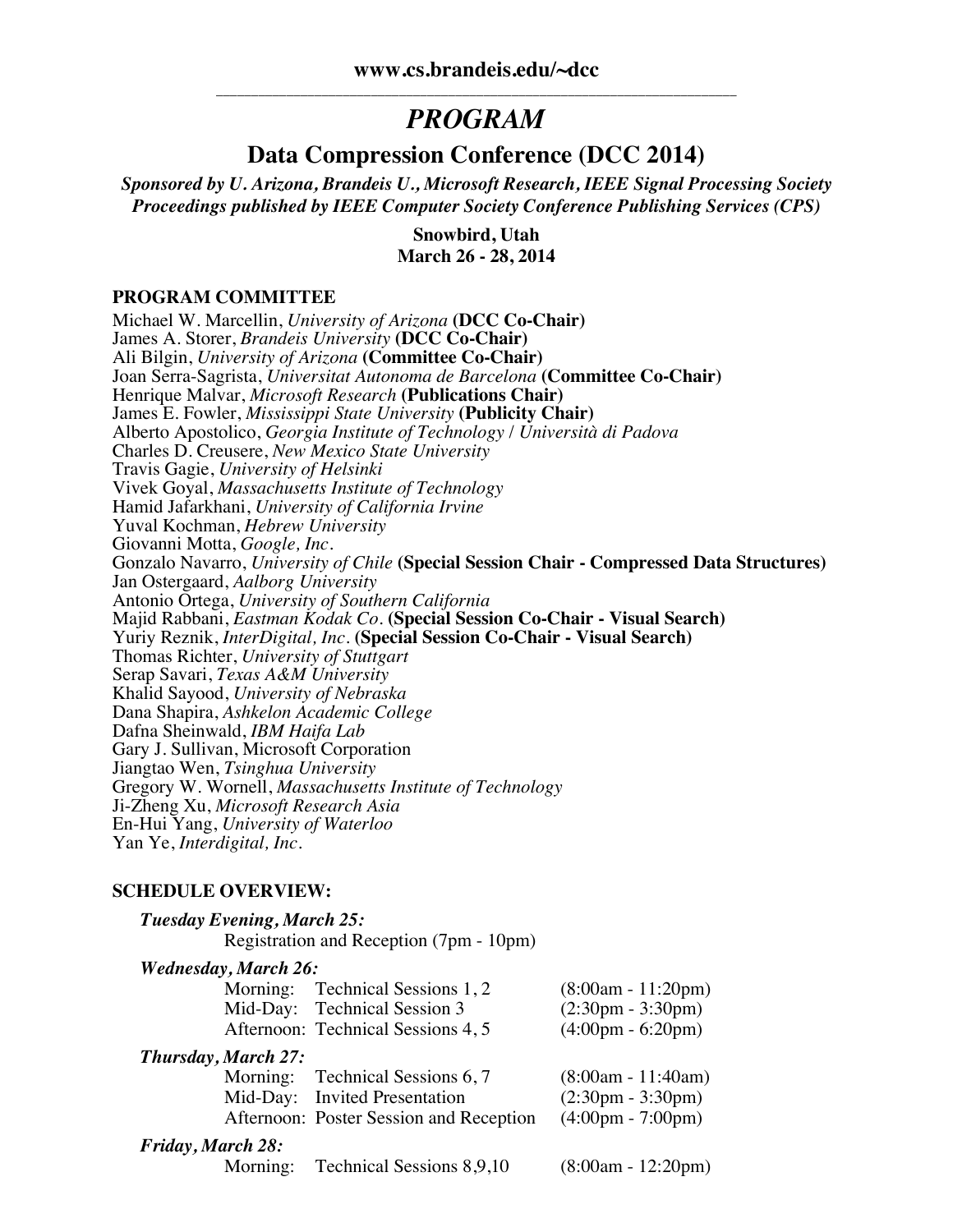#### **TUESDAY EVENING**

Registration / Reception, 7:00-10:00pm (Golden Cliff Room)

#### **WEDNESDAY MORNING**

# **SESSION 1 - Special Session On Visual Search** *8:00am:* Feature Matching Performance of Compact Descriptors for Visual Search.............. 3 *Vijay Chandrasekhar*†*, Gabriel Takacs, David M. Chen, Sam S. Tsai, Mina Makar, and Bernd Girod*  Information System Labs, Stanford University, CA, †Institute for Infocomm Research, Singapore *8:20am:* AKULA – Adaptive Cluster Aggregation for Visual Search..................................... 13 *Abhishek Nagar, Zhu Li, Gaurav Srivastava, and Kyungmo Park*† Samsung Research America, †Samsung Electronics *8:40am:* Hierarchically Structured Multi-view Features for Mobile Visual Search ............. 23 *Xinrui Lyu, Haopeng Li, and Markus Flierl*  KTH Royal Institute of Technology, Stockholm *9:00am:* Interframe Coding of Global Image Signatures for Mobile Augmented Reality..... 33 *David M. Chen, Mina Makar, Andre F. Araujo, and Bernd Girod* Stanford University

**Break:** 9:20am - 9:40am

#### **SESSION 2**

| Weijia Zhu, Wenpeng Ding, Jizheng Xu†, Yunhui Shi, and Baocai Yin                      |
|----------------------------------------------------------------------------------------|
| Beijing University of Technology, <sup>†</sup> Microsoft Research Asia                 |
| <b>10:00am:</b> Motion-Adaptive Transforms Based on the Laplacian                      |
|                                                                                        |
| Du Liu and Markus Flierl                                                               |
| KTH Royal Institute of Technology, Stockholm                                           |
| <b>10:20am:</b> Union of Data-Driven Subspaces via Subspace Clustering for Compressive |
| Yong Li and Hongkai Xiong                                                              |
| Shanghai Jiao Tong University                                                          |
| <b>10:40am:</b> Theoretical Considerations Concerning Pixelwise Temporal Filtering 73  |
| Marko Esche, Michael Tok, and Thomas Sikora                                            |
| Technische Universität Berlin                                                          |
|                                                                                        |
| <b>Thomas Richter</b>                                                                  |
| University of Stuttgart                                                                |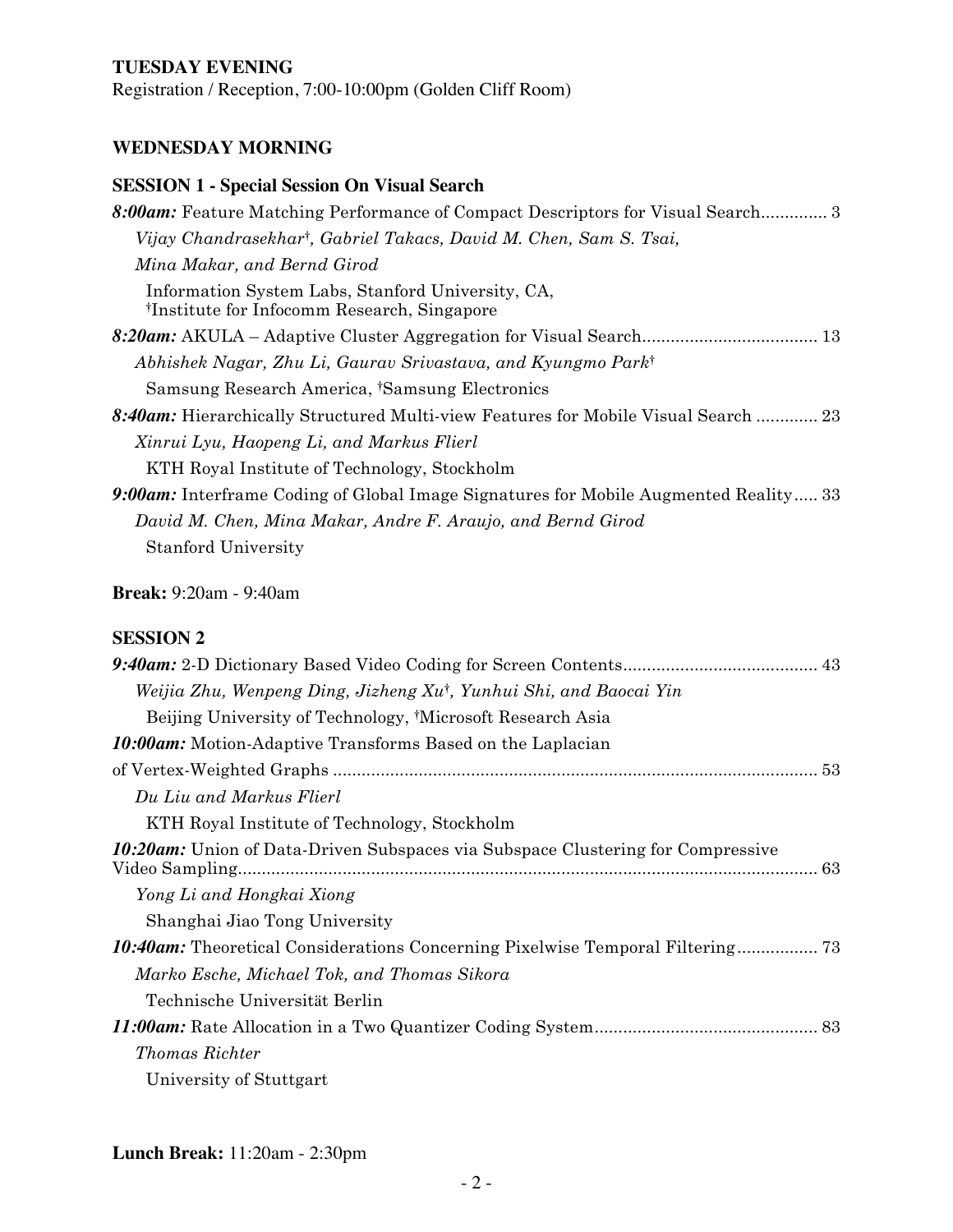### **WEDNESDAY MID-DAY AND AFTERNOON**

### **SESSION 3**

| 2:30pm: Gaussian Process Regression Based Prediction for Lossless Image Coding 93                                        |
|--------------------------------------------------------------------------------------------------------------------------|
| Wenrui Dai and Hongkai Xiong                                                                                             |
| Shanghai Jiao Tong University                                                                                            |
| 2:50pm: Adaptive Edge Encoding Schemes for the Rate-Distortion Optimal                                                   |
|                                                                                                                          |
| Junhuan Zhu, Zhongyuan Lai <sup>†‡</sup> , Wenyu Liu‡, and Jiebo Luo                                                     |
| University of Rochester, <sup>†</sup> Jianghan University, <sup>‡</sup> Huazhong University<br>of Science and Technology |
| 3:10pm: Binocular Perceptual Model for Symmetric and Asymmetric 3D Stereoscopic                                          |
| Yu-Hsun Lin and Ja-Ling $Wu^{\dagger}$                                                                                   |
| Graduate Institute of Networking and Multimedia, *National Taiwan University                                             |
| <b>Break:</b> 3:30pm - 4:00pm                                                                                            |
| <b>SESSION 4</b>                                                                                                         |
| 4:00pm: Multiple Description Image Coding with Local Random Measurements 123                                             |
| Xianming Liu <sup>†</sup> , Xiaolin Wu <sup>†</sup> , and Debin Zhao                                                     |
| Harbin Institute of Technology, †McMaster University,<br><sup>‡</sup> Shanghai Jiao Tong University                      |
| 4:20pm: G-CAST: Gradient Based Image SoftCast for Perception-Friendly Wireless                                           |
| Ruigin Xiong, Hangfan Liu, Siwei Ma, Xiaopeng Fan <sup>†</sup> , Feng Wu <sup>†</sup> ,<br>and Wen Gao                   |
| Peking University, †Harbin Institute of Technology, ‡Microsoft Research Asia                                             |
| 4:40pm: Cell-Based 2-Step Scalar Deadzone Quantization for JPEG2000  143                                                 |
| Joan Bartrina-Rapesta, Francesc Aulí-Llinàs Ian Blanes,<br>and Joan Serra-Sagristà                                       |
| Universitat Autònoma de Barcelona                                                                                        |
| <b>Break:</b> 5:00pm - 5:20pm                                                                                            |
| <b>SESSION 5</b>                                                                                                         |
|                                                                                                                          |
| Juha Kärkkäinen, Dominik Kempa, and Simon J. Puglisi                                                                     |
| University of Helsinki                                                                                                   |
| 5:40pm: Space Efficient Linear Time Lempel-Ziv Factorization for Small Alphabets  163                                    |
| Keisuke Goto <sup>†</sup> and Hideo Bannai                                                                               |
| Kyushu University, Japan, 'Japan Society for the Promotion of Science (JSPS)                                             |
|                                                                                                                          |
| Shirou Maruyama and Yasuo Tabei <sup>†</sup>                                                                             |
| Preferred Infrastructure, Inc., †PRESTO, Japan Science                                                                   |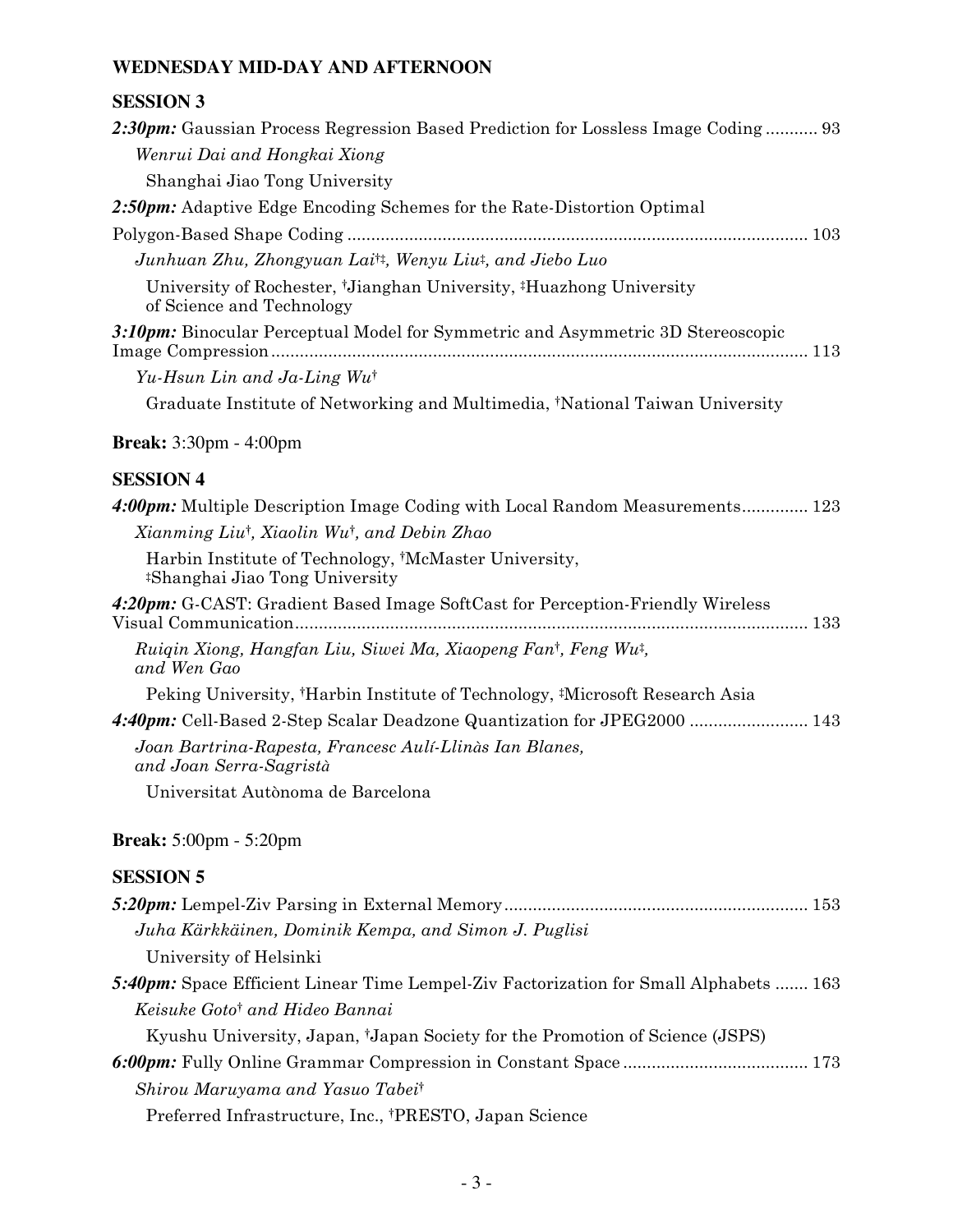#### **THURSDAY MORNING**

### **SESSION 6**

| 8:00am: Alignment Free Sequence Similarity with Bounded Hamming Distance 183                                                      |
|-----------------------------------------------------------------------------------------------------------------------------------|
| Alberto Apostolico, Concettina Guerra, and Cinzia Pizzi <sup>†</sup>                                                              |
| Georgia Tech & IASI-CNR, †Università di Padova                                                                                    |
| Shmuel T. Klein and Dana Shapirat                                                                                                 |
| Bar Ilan University, Israel, †Ashkelon Academic College                                                                           |
| 8:40am: Combining Deduplication and Delta Compression to Achieve Low-Overhead<br>Data Reduction on Backup Datasets.<br>203        |
| Wen Xia <sup>†</sup> , Hong Jiang <sup>‡</sup> , Dan Feng, and Lei Tian <sup>‡</sup>                                              |
| Wuhan National Laboratory for Optoelectronics, †Huazhong University<br>of Science and Technology, #University of Nebraska-Lincoln |
|                                                                                                                                   |
| Basak Guler and Aylin Yener                                                                                                       |
| The Pennsylvania State University                                                                                                 |
|                                                                                                                                   |
| Danny Harnik, Ety Khaitzin, Dmitry Sotnikov, and Shai Taharlev <sup>†</sup>                                                       |
| IBM Research-Haifa, †IBM STG                                                                                                      |
| <b>Break:</b> 9:40am - 10:00am                                                                                                    |
| <b>SESSION 7</b>                                                                                                                  |
| Mehdi Salehifar, Emrah Akyol, Kumar Viswanatha, and Kenneth Rose<br>University of California, Santa Barbara                       |
| <b>10:20am:</b> Primal-Dual Characterizations of Jointly Optimal Transmission Rate                                                |
| 243                                                                                                                               |
| Bradford D. Boyle and Steven Weber                                                                                                |
| Drexel University                                                                                                                 |

|                                                                                                   | -253 |
|---------------------------------------------------------------------------------------------------|------|
| Zhouyang Gao and Sorina Dumitrescu                                                                |      |
| McMaster University                                                                               |      |
| <b>11:00am:</b> Distributed Remote Vector Gaussian Source Coding for Wireless Acoustic            | 263  |
| Adel Zahedi, Jan Østergaard, Søren Holdt Jensen, Patrick Naylor <sup>i</sup> ,<br>and Søren Becht |      |
| Aalborg University, <sup>†</sup> London Imperial College                                          |      |
|                                                                                                   |      |
| Houssemeddine Khemiri, Dijana Petrovska-Delacrétaz, and Gérard Chollet                            |      |
| Institut Mines-Télécom                                                                            |      |

*10:40am:* Flexible Multiple Description Lattice Vector Quantizer

**Lunch Break:** 11:40pm - 2:30pm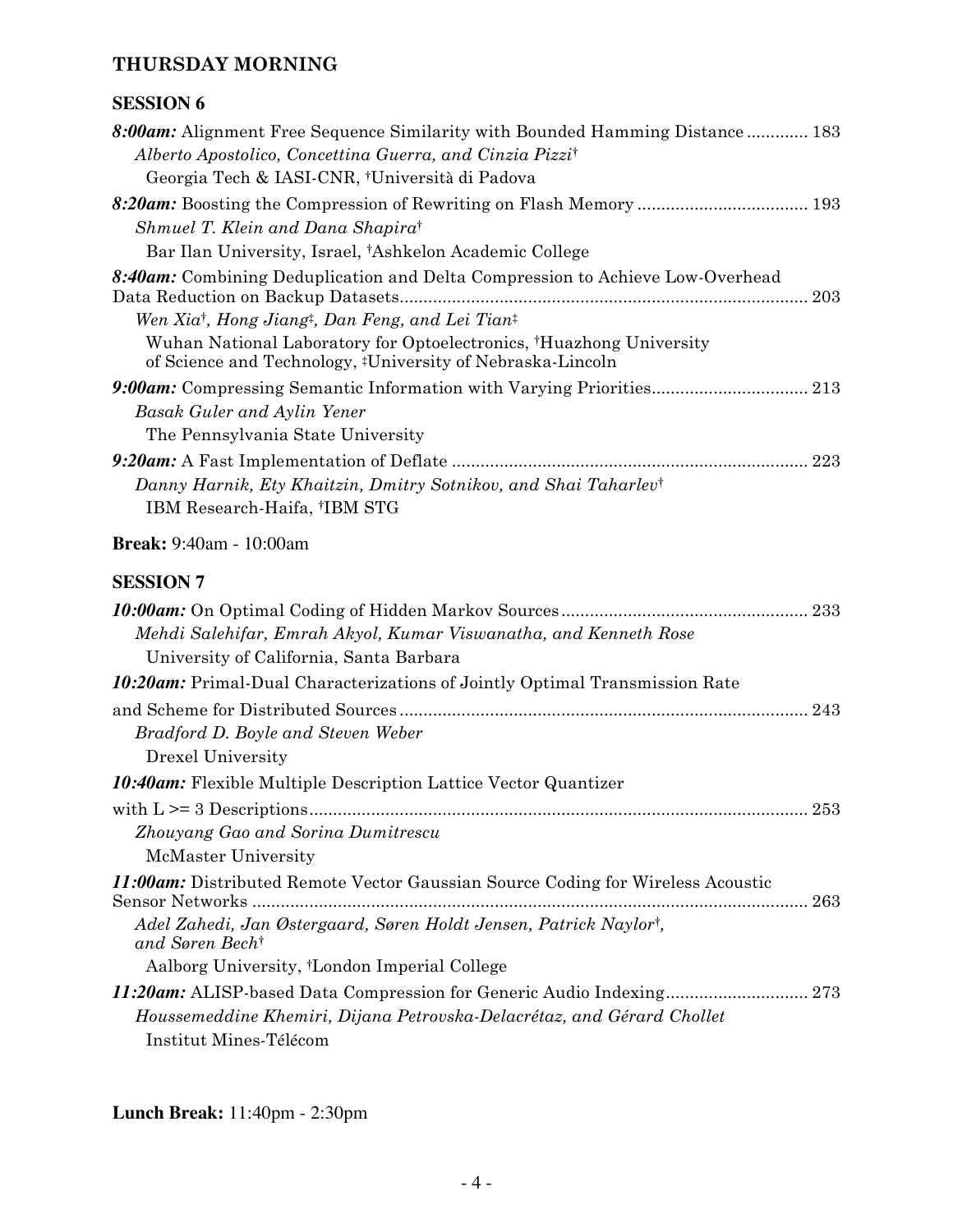**INVITED PRESENTATION** 2:30pm - 3:30pm

## **Recent Advances in Information Processing**

Dr. Henrique Malvar

Distinguished Engineer and Chief Scientist, Microsoft Research

Abstract: We present an overview of new technologies for signal and information processing, with specific emphasis on new scenarios for data compression, visual information processing, new user interfaces, and speech and language processing. Many of those technologies are a result of developments in new computing architectures, streaming data processing, and deep neural networks, all related to the rapid growth in new technologies for the efficient communication, storage, and analytics on big data.

#### **THURSDAY AFTERNOON POSTER SESSION AND RECEPTION**

4:00-7:00pm

In the Golden Cliff Room

(Titles are listed at the end this program; abstracts of each presentation appear in the proceedings.)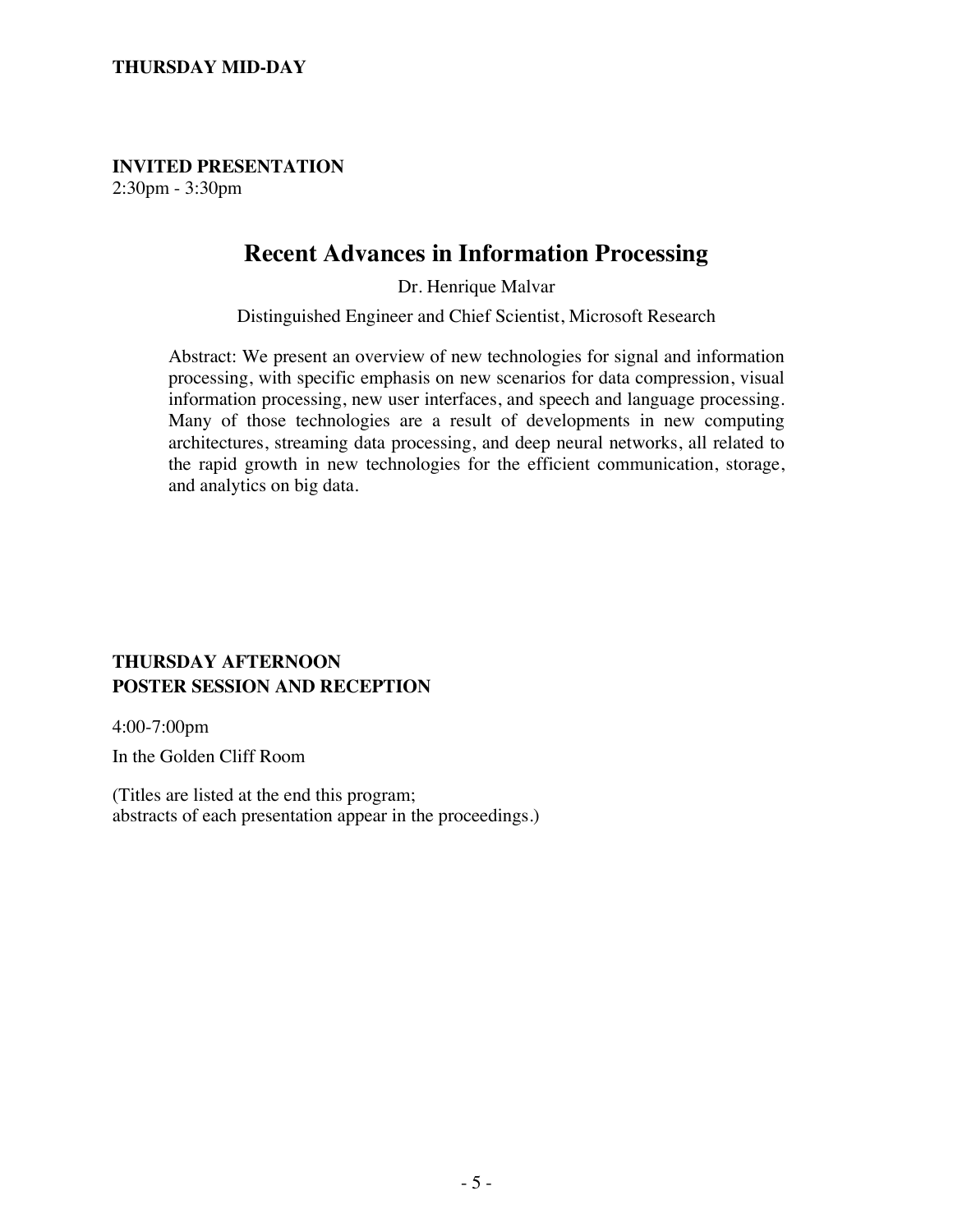### **FRIDAY MORNING**

| <b>SESSION 8 - Special Session On Compressed Data Structures, Part 1</b>                                                                                                                                                                                                                       |
|------------------------------------------------------------------------------------------------------------------------------------------------------------------------------------------------------------------------------------------------------------------------------------------------|
|                                                                                                                                                                                                                                                                                                |
| Gonzalo Navarro and Luís M. S. Russo <sup>†</sup>                                                                                                                                                                                                                                              |
| University of Chile, †Technical University of Lisbon                                                                                                                                                                                                                                           |
| 8:20am: A Practical Implementation of Compressed Suffix Arrays with Applications<br>Hongwei Huo, Longgang Chen, Jeffrey Scott Vitter <sup>†</sup> , and Yakov Nekrich <sup>†</sup><br>Xidian University, <sup>†</sup> The University of Kansas                                                 |
| Juha Kärkkäinen, Dominik Kempa, and Simon J. Puglisi<br>Helsinki Institute for Information Technology (HIIT), University of Helsinki                                                                                                                                                           |
| Petr Prochazka and Jan Holub<br>Czech Technical University in Prague                                                                                                                                                                                                                           |
| <b>Break:</b> 9:20am - 9:40am                                                                                                                                                                                                                                                                  |
| <b>SESSION 9 - Special Session On Compressed Data Structures, Part 2</b>                                                                                                                                                                                                                       |
| Julian Arz and Johannes Fischert<br>KIT, †TU Dortmund                                                                                                                                                                                                                                          |
|                                                                                                                                                                                                                                                                                                |
| Idoia Ochoa, Amir Ingber, and Tsachy Weissman<br><b>Stanford University</b>                                                                                                                                                                                                                    |
| <b>10:20am:</b> Interleaved K2-Tree: Indexing and Navigating Ternary Relations 342<br>Sandra Álvarez-García, Nieves R. Brisaboa, Guillermo de Bernardo,<br>and Gonzalo Navarrot<br>University of A Coruña, Spain, †University of Chile                                                         |
|                                                                                                                                                                                                                                                                                                |
| Djamal Belazzougui, Paolo Boldi <sup>†</sup> , Giuseppe Ottaviano <sup>‡</sup> , Rossano Venturini <sup>*</sup> ,<br>and Sebastiano Vigna<br>University of Helsinki, †Università degli Studi di Milano, ‡ISTI-CNR,<br>*Università di Pisa                                                      |
| <b>Break:</b> 11:00am - 11:20am                                                                                                                                                                                                                                                                |
| <b>SESSION 10</b>                                                                                                                                                                                                                                                                              |
| <b>11:20am:</b> Enhanced Variable-Length Codes: Improved Compression with Efficient<br>Muhammed Oğuzhan Kulekci<br>TÜBİTAK - BİLGEM - UEKAE                                                                                                                                                    |
| 11:40am: Better Compression through Better List Update Algorithms 372<br>Shahin Kamali and Alejandro López-Ortiz<br>University of Waterloo                                                                                                                                                     |
| 12:00pm: Multi-level Distributed Arithmetic Coding with Nested Lattice Quantization  382<br>Yasaman Keshtkarjahromi, Mehrdad Valipour <sup>†</sup> , and Farshad Lahouti <sup>†</sup><br>University of Illinois at Chicago, <sup>†</sup> Queen's University, <sup>‡</sup> University of Tehran |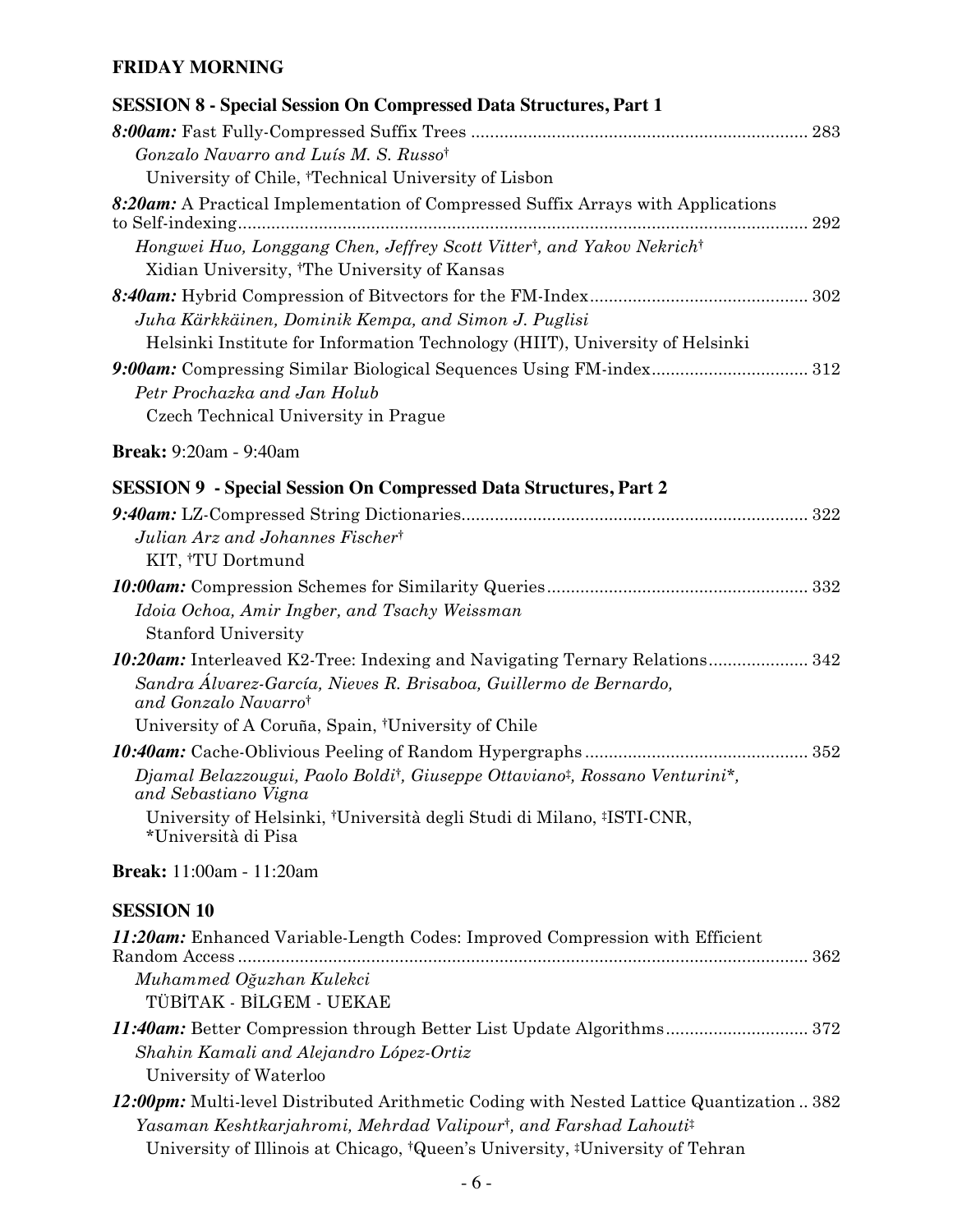# **Poster Session**

(listed alphabetically by first author)

| Universal Text Preprocessing and Postprocessing for PPM Using                                                                    |
|----------------------------------------------------------------------------------------------------------------------------------|
| Khaled M. Alhawiti and William J. Teahan                                                                                         |
| <b>Bangor University</b>                                                                                                         |
| FPGA Implementation of a Huffman Decoder for High Speed Seismic                                                                  |
| Carlos Angulo J., Carlos Fajardo A., Oscar M. Reyes, and Javier Castillo V. <sup>†</sup>                                         |
| Universidad Industrial de Santander, †Universidad Rey Juan Carlos                                                                |
|                                                                                                                                  |
| Francesc Auli-Llinas, Joan Serra-Sagrista, and Victor Sanchezt                                                                   |
| Universitat Autònoma de Barcelona, †University of Warwick                                                                        |
| Two-stage Multiview Image Compression Using Interview SIFT Matching398                                                           |
| Huihui Bai, Mengmeng Zhang <sup>†</sup> , Meiqin Liu, Anhong Wang‡, and Yao Zhao                                                 |
| Beijing Jiaotong University, †North China University of Technology,<br><sup>#</sup> Taiyuan University of Science and Technology |
| Improving Compression via Substring Enumeration by Explicit Phase Awareness  399                                                 |
| Mathieu Béliveau and Danny Dubé                                                                                                  |
| Université Laval, Canada                                                                                                         |
| Lossless Medical Image Compression in a Block-Based Storage System 400                                                           |
| Surendar Chandra and Windsor W. Hsu                                                                                              |
| <b>EMC</b> Data Proctection and Availability Division                                                                            |
| The FPSO for Selecting Number of Components in Tucker3 Decomposition                                                             |
| Hao Chen, Jiabin Wang, Shuang Zhou, and Ye Zhang                                                                                 |
| Harbin Institute of Technology                                                                                                   |
| An Image Coder for the Presentation of Products with Multiple Color Choices 402                                                  |
| Wai C. Chu                                                                                                                       |
| Independent Consultant                                                                                                           |
| Randomized Iterative Hard Thresholding for Sparse Approximations  403                                                            |
| Robert Crandall, Bin Dong, and Ali Bilgin                                                                                        |
| University of Arizona, Tucson                                                                                                    |
| Comparison on Effects of SAR Data Compression in SQNR and Coherent                                                               |
| Hai Quang Dinh and Reza Adhami                                                                                                   |
| The University of Alabama in Huntsville                                                                                          |
|                                                                                                                                  |
| Travis Gagie and Simon J. Puglisi                                                                                                |
| University of Helsinki, Finland                                                                                                  |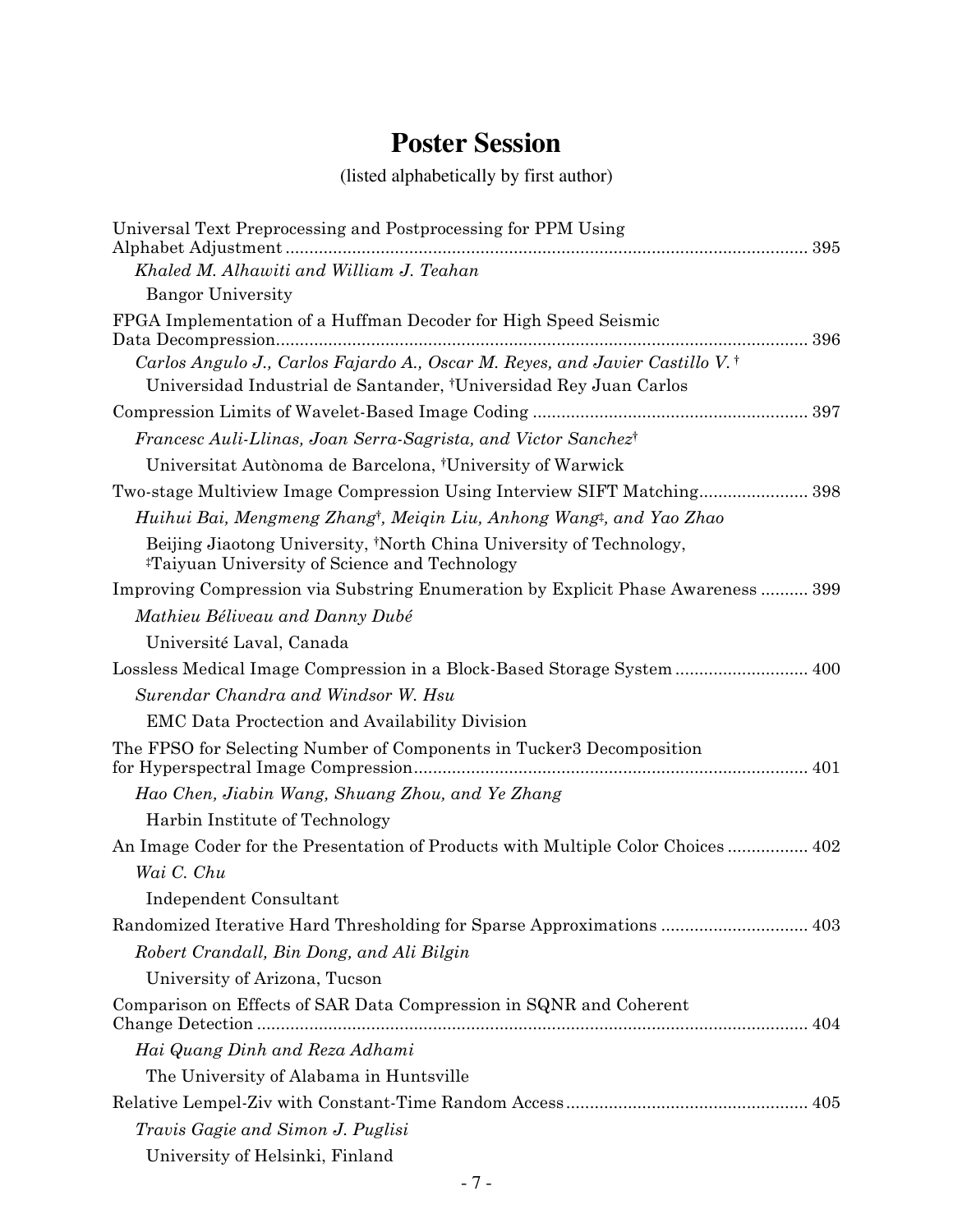| Linear Rate Estimation Model for HEVC RDO Using Binary Classification Based                                                     |
|---------------------------------------------------------------------------------------------------------------------------------|
| Sanchuan Guo, Zhenyu Liu, Dongsheng Wang, Qingrui Han <sup>†</sup> ,<br>and Yang Song <sup>†</sup>                              |
| Tsinghua University, Beijing, †Huawei Technologies Co., Ltd.                                                                    |
| Effective Image Block Compressed Sensing with Quantized Measurement 407                                                         |
| Ying Hou and Yanning Zhangt                                                                                                     |
| Northwestern Polytechnical University, <sup>†</sup> Xi'an University of Science<br>and Technology                               |
| Nonlinear Adaptive Filtering with Dimension Reduction in the Wavelet Domain 408                                                 |
| Tiffany Huang, Barry Drake, David Aalfs, and Brani Vidakovic<br>Georgia Institute of Technology                                 |
|                                                                                                                                 |
| Seungbum Jo, Stelios Joannou <sup>†</sup> , Daisuke Okanohara <sup>†</sup> , Rajeev Raman <sup>†</sup> ,                        |
| and Srinivasa Rao Satti                                                                                                         |
| Seoul National University, <sup>†</sup> University of Leicester, <sup>‡</sup> Preferred Infrastructure                          |
|                                                                                                                                 |
| Shmuel T. Klein and Dana Shapirat                                                                                               |
| Bar Ilan University, †Ashkelon Academic College                                                                                 |
| Lossless Compression of DNA Microarray Images with Inversion Coder  411                                                         |
| Basar Koc, Ziya Arnavut <sup>†</sup> , and Huseyin Kocak                                                                        |
| University of Miami, †SUNY Fredonia                                                                                             |
| Improved Inter-Layer Prediction for the Scalable Extensions of HEVC  412                                                        |
| Thorsten Laude, Xiaoyu Xiu, Jie Dong, Yuwen He, Yan Ye,<br>and Jörn Ostermann <sup>†</sup>                                      |
| InterDigital Communications, Inc., 'Institut für Informationsverarbeitung                                                       |
| A 3D HEVC Fast Mode Decision Algorithm based on the Depth Information                                                           |
| Ming Chang Li, Yu-Hsun Lin, Yin-Tzu Lin, Yun Chung Shen,<br>and Ja-Ling Wu                                                      |
| National Taiwan University                                                                                                      |
| Embedded Transform Coding based Lossless Compression in Compressive                                                             |
| Pinghao Li, Hongkai Xiong, Henry Arguello <sup>†</sup> , and Gonzalo R. Arce <sup>‡</sup>                                       |
| Shanghai Jiao Tong University, <sup>†</sup> Universidad Industrial de Santander,<br><sup>#</sup> University of Delaware, Newark |
| Compressive Detection of Multiple Frequency-Hopping Spread                                                                      |
| Feng Liu, Michael W. Marcellin, Nathan A. Goodman <sup>t</sup> , and Ali Bilgin                                                 |
| University of Arizona, Tucson, <sup>†</sup> University of Oklahoma                                                              |
|                                                                                                                                 |
| Jason McNeely and Greg Geiger                                                                                                   |
| University of Alaska Fairbanks                                                                                                  |
|                                                                                                                                 |
| John P. T. Moore, Antonio D. Kheirkhahzadeh, and Jiva N. Bagale                                                                 |
| University of West London                                                                                                       |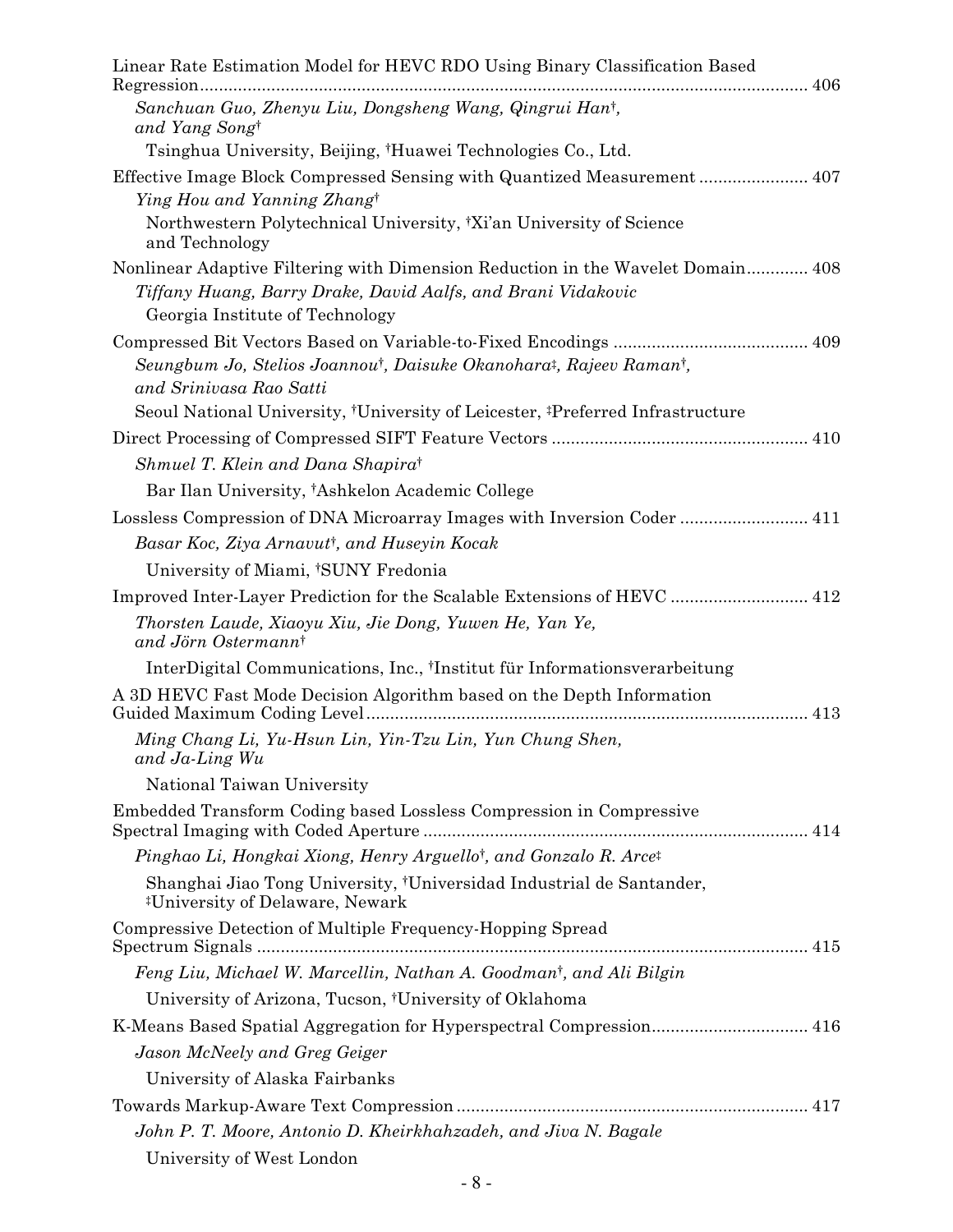| PHi-SET: Perceptual Quantization Using a Chromatic Induction Model  418                  |
|------------------------------------------------------------------------------------------|
| Jaime Moreno                                                                             |
| ESIME-Zacatenco and XLIM Laboratory                                                      |
|                                                                                          |
| O.U. Nalbantoglu and K. Sayood                                                           |
| University of Nebraska, Lincoln                                                          |
|                                                                                          |
| Armando J. Pinho, Diogo Pratas, and Paulo J. S. G. Ferreira                              |
| University of Aveiro                                                                     |
| A Conditional Compression Distance that Unveils Insights                                 |
| Diogo Pratas and Armando J. Pinho                                                        |
| University of Aveiro                                                                     |
| Subband Decomposition for High-Resolution Color in HEVC and AVC 4:2:0                    |
| Srinath Reddy, Sandeep Kanumuri, Yongjun Wu, Shyam Sadhwani,                             |
| Gary J. Sullivan, and Henrique S. Malvar                                                 |
| Microsoft Corporation                                                                    |
| Improvements to HEVC Intra Coding for Lossless Medical Image Compression 423             |
| Victor Sanchez, Francesc Aulí-Llinàs <sup>†</sup> , Joan Bartrina-Rapesta <sup>†</sup> , |
| and Joan Serra-Sagristàt                                                                 |
| University of Warwick, <sup>†</sup> Universitat Autònoma de Barcelona                    |
|                                                                                          |
| Hemanth Kumar Sangappa and K.R. Ramakrishnan                                             |
| Indian Institute of Science                                                              |
|                                                                                          |
| Kei Sekine, Hirohito Sasakawa, Satoshi Yoshida, and Takuya Kida                          |
| Hokkaido University                                                                      |
| Transform Coding of Self-Similar Processes based on the Wigner-Ville                     |
| Rahul Sinha, Balamurali. P, and Tapas Chakravarty                                        |
| Tata Consultancy Services Innovation Labs                                                |
|                                                                                          |
| Christian Steinruecken                                                                   |
| University of Cambridge                                                                  |
| Multiscale Online Dictionary Learning for Quality Scalable Video Coding 428              |
| Xin Tang <sup>†</sup> , Hongkai Xiong, and Xiaoqian Jiang†                               |
| Shanghai Jiao Tong University, <sup>†</sup> University of California, San Diego          |
|                                                                                          |
| Mohit Vaishnav, Binny Tewani, and Anil Kumar Tiwari                                      |
| The LNMIIT, <sup>†</sup> IIT Jodhpur, Rajasthan (India)                                  |